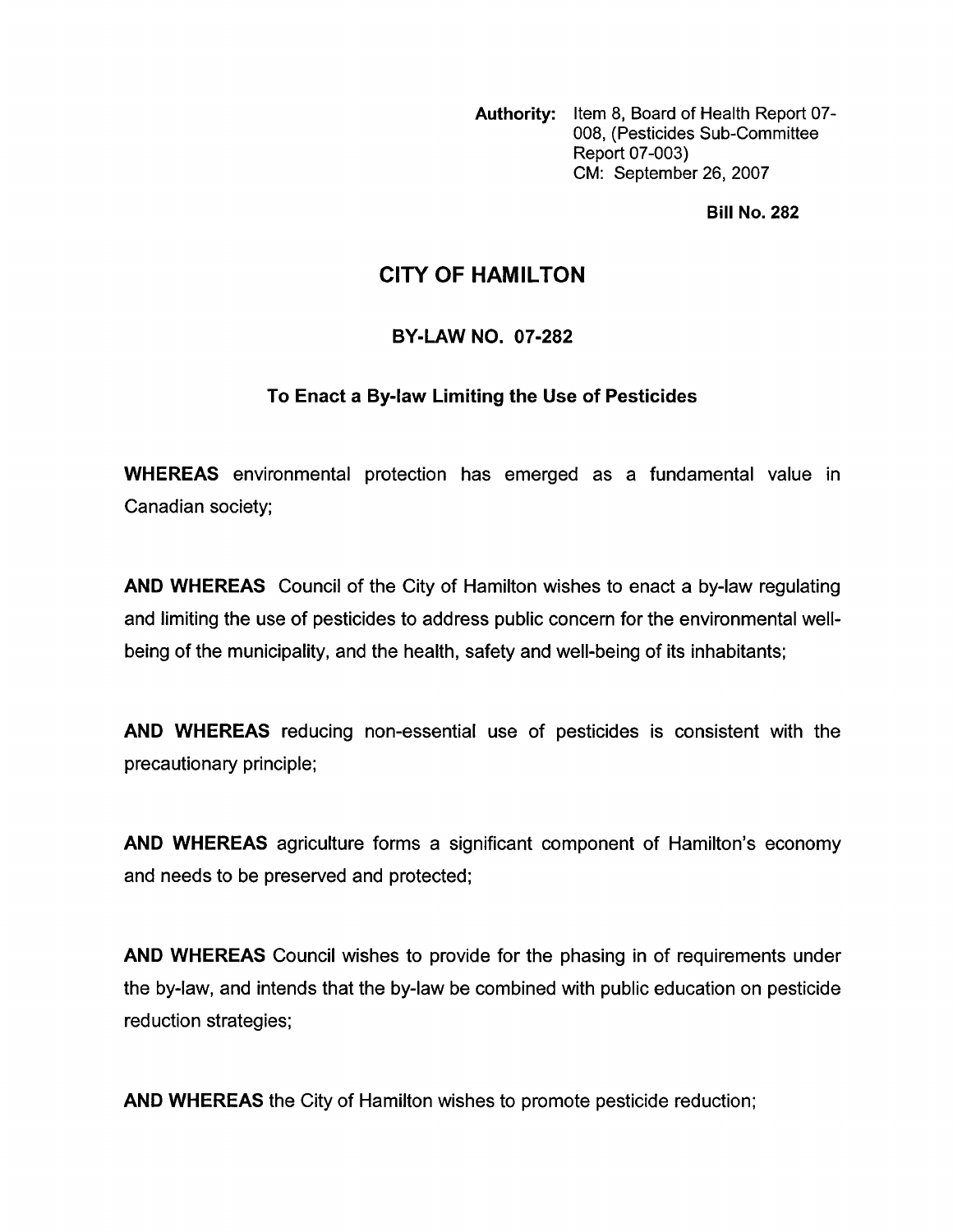**AND WHEREAS** the City of Hamilton will endeavor to maintain all City parks and sports fields utilizing an Integrated Pest Management program;

**AND WHEREAS** the City of Hamilton as a single-tier municipality is entitled to pass by-laws for such purposes above, and for regulating, prohibiting and requiring persons to do things respecting the subject matter of its by-laws pursuant to the Municipal Act, S. 0. 2001, Chapter 25, sections 2, 8, 9 and 10, and in particular clauses 5 and 6 of subsection  $10(2)$ ;

**NOW THEREFORE** the Council of the City of Hamilton enacts as follows:

- 1. That this By-law be referred to as the **"Pesticide Use By-Law".**
- 2. **Definitions**

In this By-law;

- (a) **"agricultural operation"** means an agricultural, which includes livestock and poultry operations, aquacultural, horticultural or silvicultural business, as all those terms are defined in the Farming and Food Production Protection Act, S. 0. 1998, which operation is carried on with the expectation of financial gain;
- (b) **"application"** or **"apply"** means spreading, discharge or depositing of a substance, whether by spraying or any other method;
- (c) **"application area"** means land, hard landscape, horticultural landscape, vegetation growth or plantings on land on which a pesticide is discharged or intended to be discharged;
- (d) **"building"** means a structure fully enclosed by roof and walls, except for openings for windows, or having doors which are ordinarily closed except when in use for access;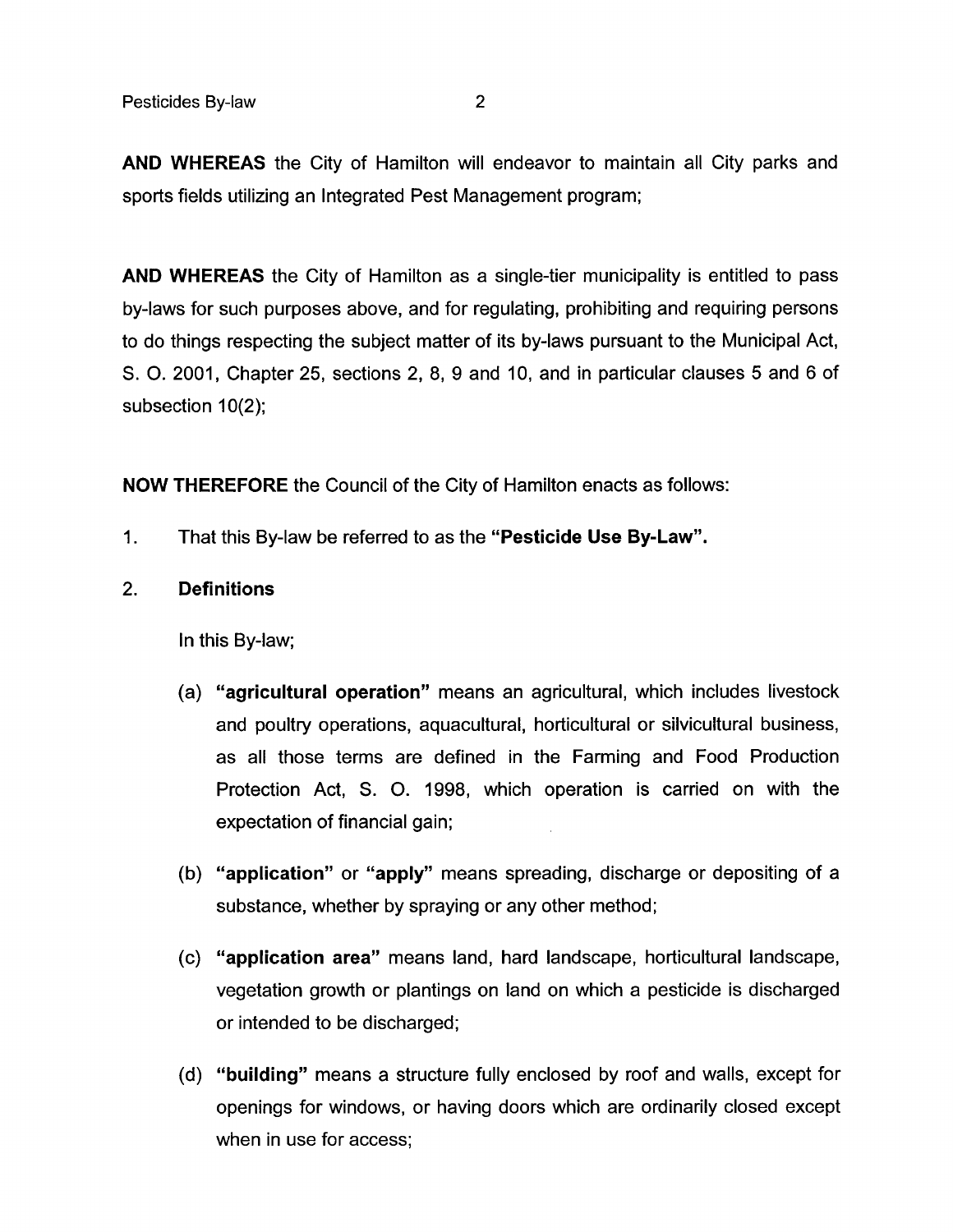- **"City"** means either the municipal corporation of the City of Hamilton or its geographical boundary as the context requires;
- **"commercial applicator"** means any person who applies pesticides for compensation and includes their employees;
- **"farm land"** means land in use for an agricultural operation in conformance with City zoning by-laws, and including such a use that is legal non-conforming under such by-laws;
- **"hard landscape"** means an area covered by asphalt, concrete, rocks, gravel, treated wood, brick pavers or similar materials;
- **"horticultural landscape"** means an area covered by turf, or ornamental  $(i)$ plantings;
- **"health hazard"** means a pest which has or is likely to have an adverse  $(i)$ effect on the health of a human;
- **"infestation"** means the presence of pests in numbers or under conditions which meet a pesticide threshold level as itemized in Schedule "C" attached to and forming part of this By-law;
- $(1)$ **"integrated pest management"** or **"I.P.M."** means a decision making process for pest control intended to use all available techniques in an environmentally sound manner to sustain healthy horticultural landscapes;
- (m) **"I.P.M. accreditation"** means standards of recognition given to persons who demonstrate a commitment to integrated pest management and plant health care principles by successfully completing the I.P.M. certification course and examination administered by the I.P.M. Council of Ontario and by successfully passing an annual audit thereafter to retain such credential;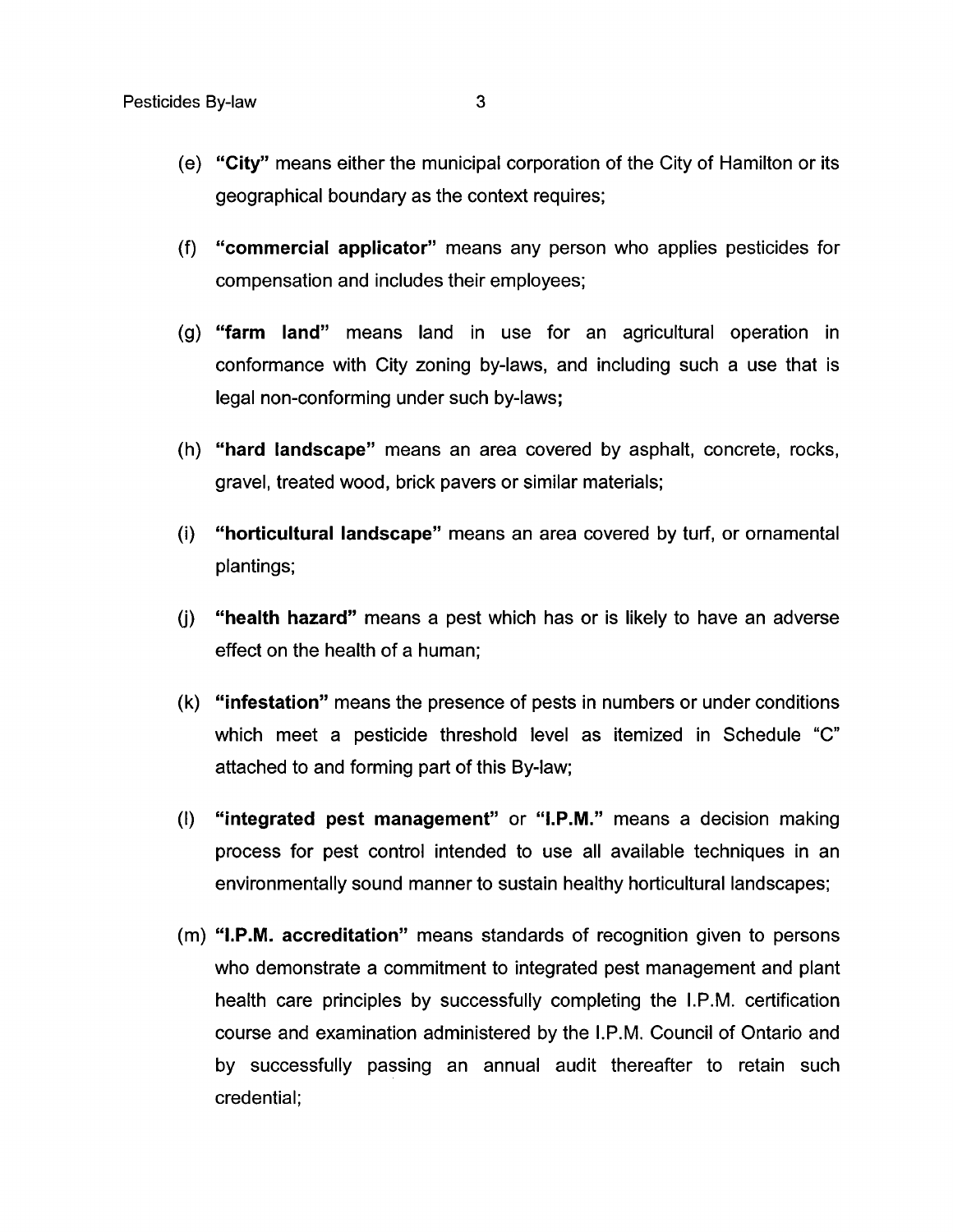- **"licensed applicator"** means a person who holds a pesticide applicators license as governed by the Ministry of the Environment of Ontario;
- **"occupier"** means;
	- (i) a person residing on or in a property or in possession of a property; or
	- (ii) a person entitled to the possession of the property if there is no other person residing on or in the property or in possession of a property;
- **"Officer"** means a person assigned or appointed by the City to administer or enforce this By-law and for the purposes of exercising any power of entry under this By-law includes a police officer;
- **"owner"** means a person who has a right, title, estate or interest in a property, other than that of an occupier, and shall include the agent of any such person;
- **"person"** includes a municipality or corporation and any agent thereof;  $(r)$
- **"pest"** means an animal other than human, a plant or other organism that is injurious or noxious, whether directly or indirectly;
- **"pesticide"** means a product, organism or substance that is a registered  $(t)$ control product under the *Pest Control Products Act* (Canada) which is used as a means for directly or indirectly controlling, destroying, attracting or repelling a pest or for mitigating or preventing its injurious or noxious effect, but does not include products listed in Schedule "A" attached to and forming part of this By-law;
- **"public land"** includes horticultural landscapes and hard landscapes located on land which is owned or under the control of the City, including a right of way or road allowance; and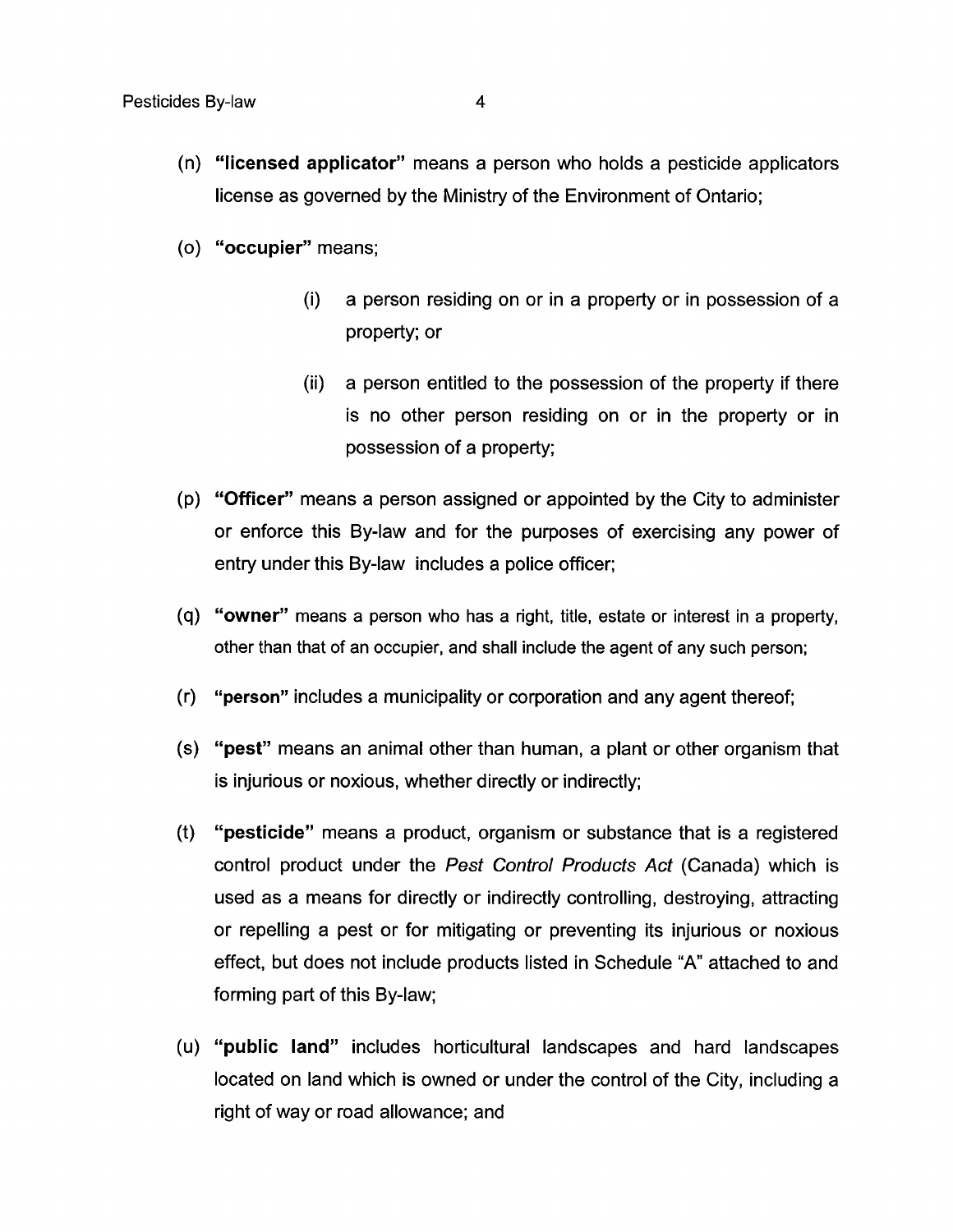(v) **"warning notice"** means a sign made of rain resistant materials and sturdy enough to stand upright, containing information as shown on Schedule "B" attached to and forming part of this By-law.

#### 3. **Restrictions**

- 3.1 No person shall apply or cause or permit the application of a pesticide within the geographical boundaries of the City of Hamilton.
- 3.2 Despite the prohibition set out in Subsection 3.1, a person may apply a pesticide for any of the following purposes, under the conditions as specified below:
	- 3.2.1 For a purpose outside the scope of the By-law, as listed in Schedule "D" attached to and forming part of this By-law; or
	- 3.2.2 For the following reasons, provided the conditions for use as specified in this section have been met, the application of the pesticide is done in accordance with manufacturer or label directions, and in compliance with applicable Provincial and Federal laws and regulations:
		- $(a)$ To control or destroy poison ivy, pursuant to Property Standards By-law 03-1 18 as amended;
		- $(b)$ To comply with the *Weed Confrol Act* R.S.O. 1990, and the regulations made thereunder;
		- $(c)$ To control or destroy Pests which have caused an infestation to a horticultural landscape, based on the infestation meeting the threshold limits in Schedule "C" and provided that:
			- (i) **A** Warning Notice in a form required by Schedule "B" to this By-law has been conspicuously posted 24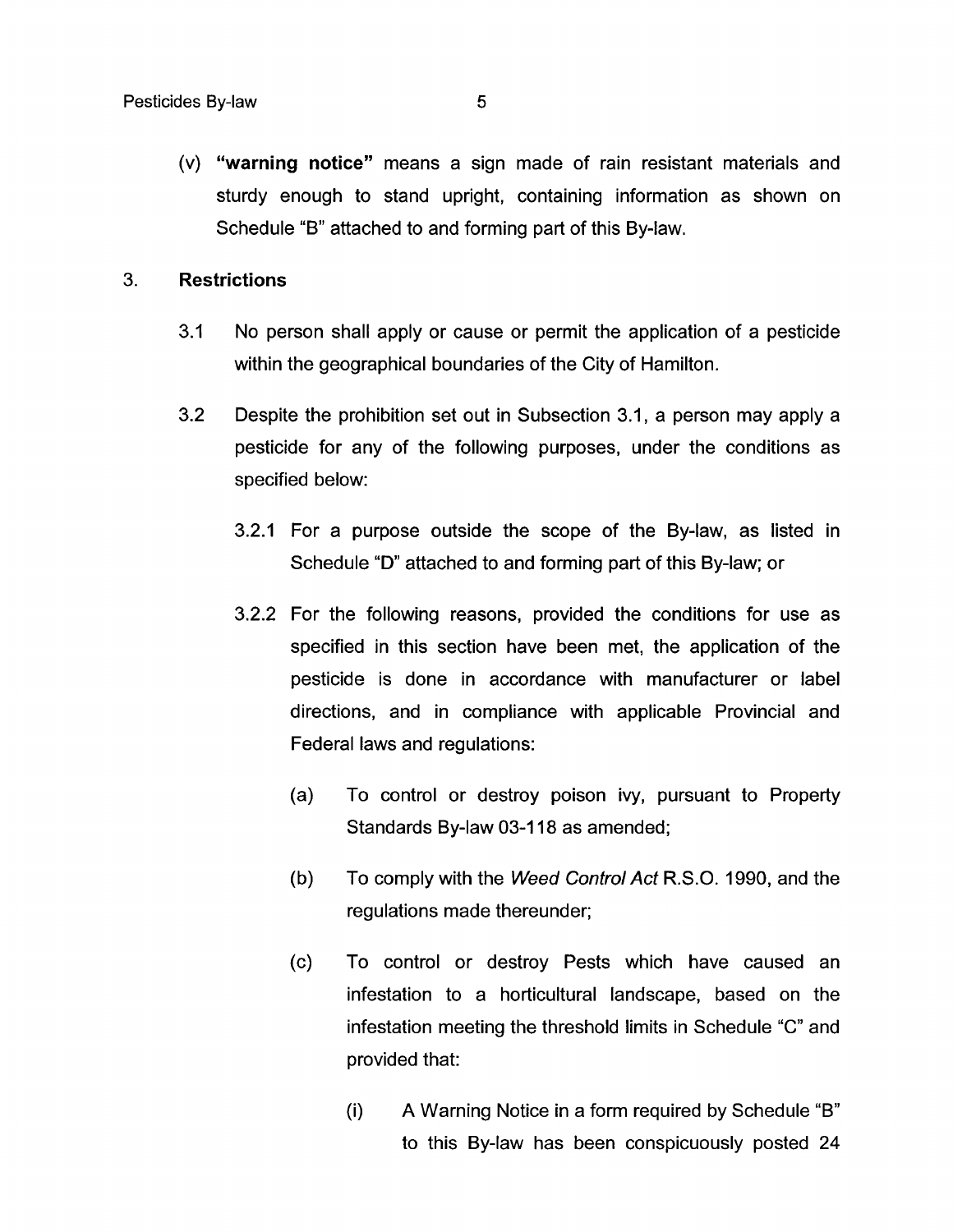hours prior to the time of the application of the pesticide on the perimeter of the application area at all ordinary points of access to the application area and the Warning Notice(s) shall remain posted for **48** hours following the application of the pesticide;

- (ii) The person, if a commercial applicator, is both a licensed applicator and, subject to section 6.3, has current I.P.M. accreditation;
- (ii) The pesticide is applied only to those areas identified as being infested; and
- $(iv)$ The pesticide is applied at a time other than any day designated by the Ontario Ministry of the Environment as a Smog Alert or Smog Advisory Day;
- $(d)$ To maintain public land, provided that any such application is consistent with written City policy, the application is carried out by a licensed applicator, and subject to section 6.3 the application is conducted under the direction of an I.P.M. accredited person;
- $(e)$ For the purpose of marking athletic fields for sports activities including, but not limited to, football, soccer, and baseball field markings;
- $(f)$ On a golf course, or lawn bowling green provided the application is carried out by a licensed applicator and any such use or application is permitted under the direction of an I.P.M. accredited person subject to section 6.3; or
- On farm land, provided any such use or application is a  $(g)$ normal farm practice carried on as a part of an agricultural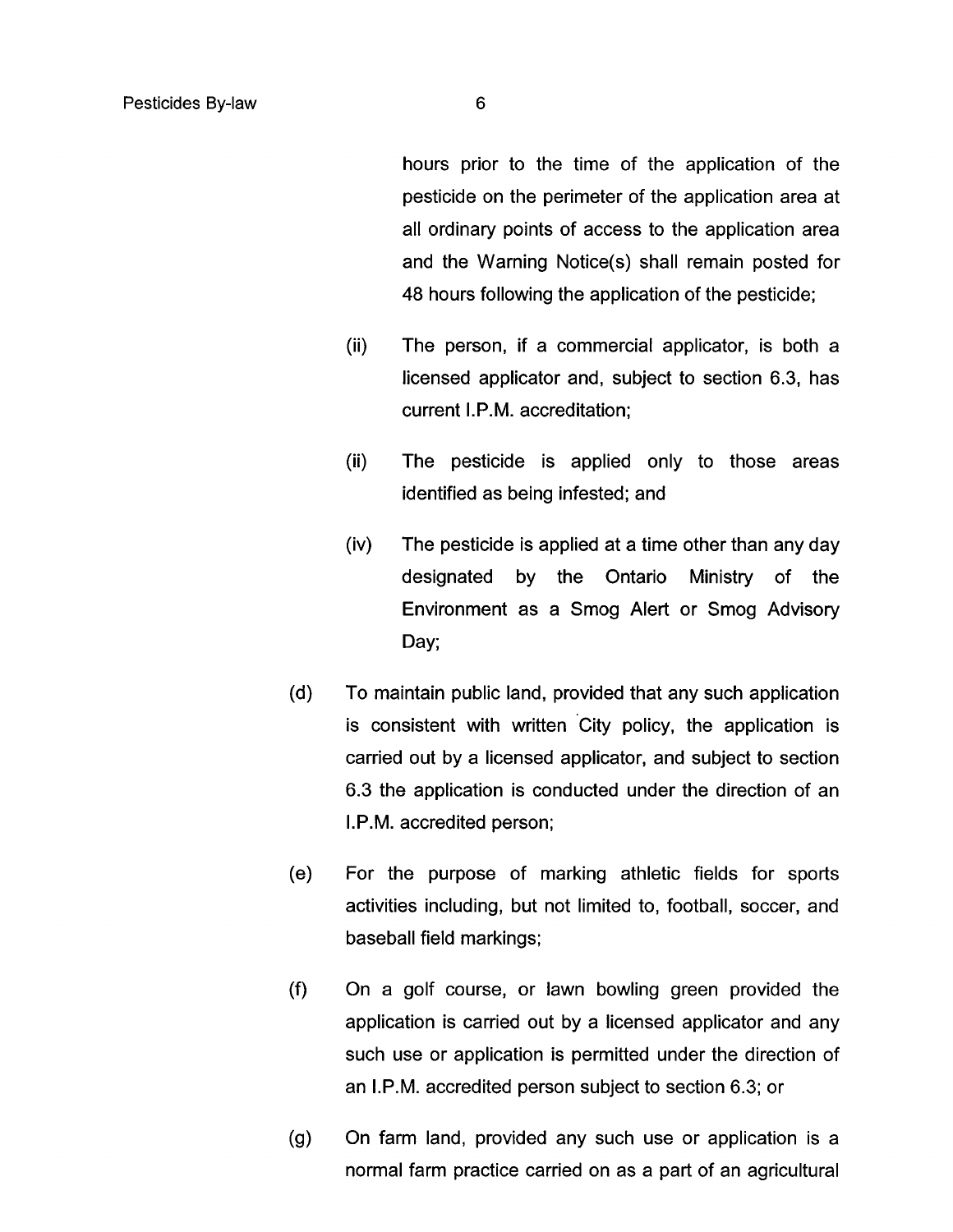operation pursuant to the *Farming and Food Production Profecfion Act, S.O.* 1998.

### 4. **Administration and Enforcement**

- 4.1 The Director of Parking and By-law Services, herein referred to as "the Director", is authorized to administer and enforce this By-law and has delegated authority granted by Council to execute the provisions of the By-law, including the imposition of conditions as necessary to ensure compliance with this By-law.
- 4.2 The Director may assign or appoint Officers to enforce this By-law who shall have the authority to carry out inspections, make orders to discontinue contravening activities or to do work to correct contraventions, give immediate effect to any order and otherwise enforce this By-law, and the Director may assign duties or delegate tasks under this By-law whether in his or her absence or otherwise.
- 4.3 In accordance with the conditions set out in sections 435 and 437 of the *Municipal Act, 2001,* including the provision of notice to an occupier, an Officer may enter on a property at any reasonable time for the purpose of carrying out an inspection to determine whether or not the following are being complied with:
	- (a) this By-law;
	- (b) a direction, requirement or order made under this By-law; or
	- (c) an order made under section 431 of the *Municipal Act, 2001* in respect of a contravention of this By-law.
- 4.4 An Officer may, for the purposes of an inspection under section 4.3: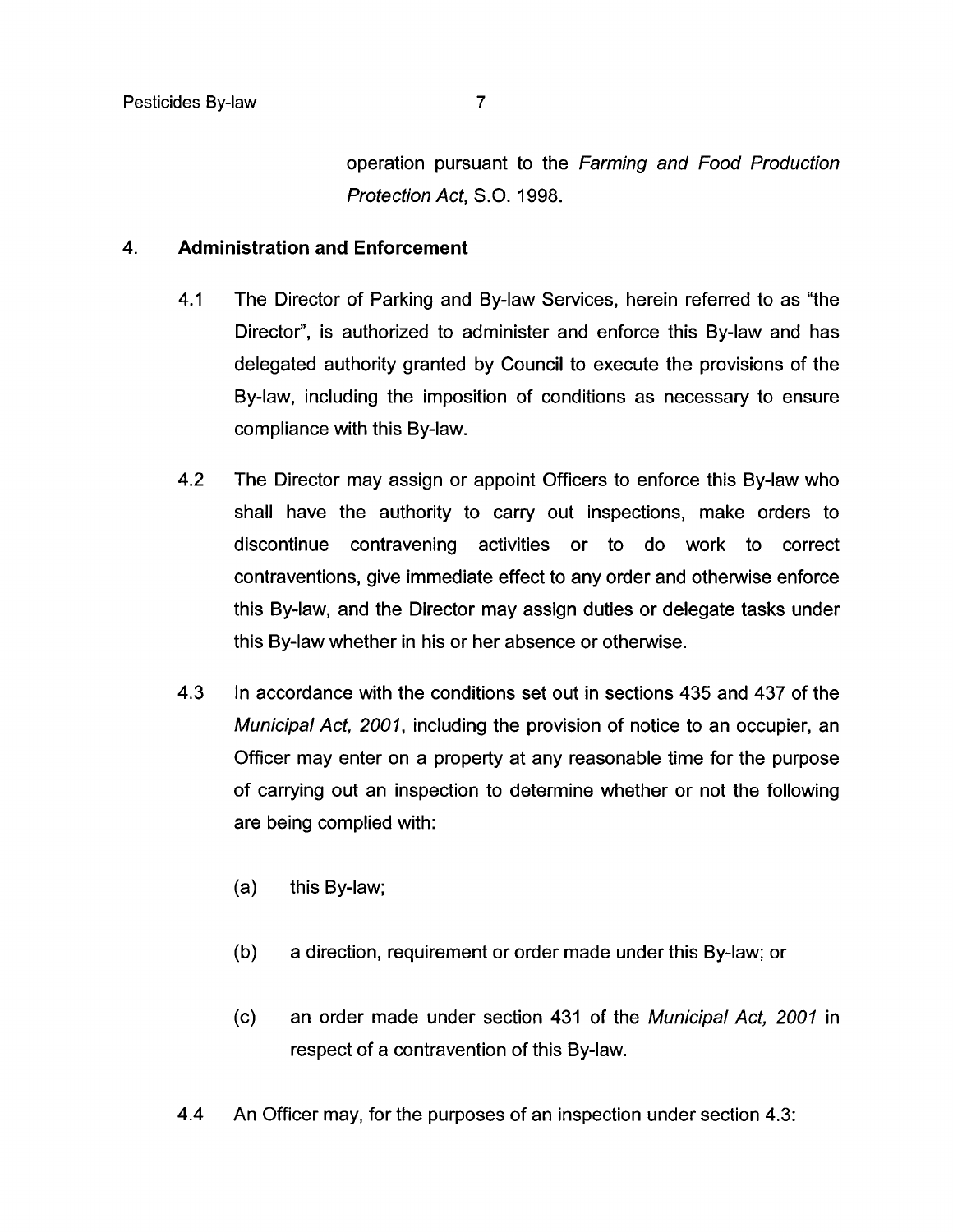- $(a)$ require the production for inspection of documents or things relevant to the inspection;
- $(b)$ inspect and remove documents or things relevant to the inspection for the purpose of making copies or extracts;
- $(c)$ require information from any person concerning a matter related to the inspection; or
- $(d)$ alone or in conjunction with a person possessing special or expert knowledge, make examinations or take tests, samples or photographs necessary for the purposes of the inspection.
- **4.5**  An inspection order made under section **4.4** may be served personally or by registered mail to the last known address of such persons affected by it as the Officer making the order determines. Service by registered mail shall be deemed to have taken place five (5) business days after the date of mailing.
- **4.6**  An Officer may, pursuant to an order under section **438** of the *Municipal Act, 2001,* undertake an inspection for a purpose described in section **4.3** and exercise powers described in section **4.4** where he or she has been prevented or is likely to be prevented from carrying out an inspection under sections **4.3** or **4.4,** provided that:
	- (a) unless otherwise provided in the order, the conditions set out in section **435** of the *Municipal Act, 2001* are applicable; and
	- (b) in the case of an order authorizing an inspection of a room or place actually being used as a dwelling, the occupier is given notice concerning the inspection in accordance with subsection **438(5)** of the *MunicipalAct, 2001.*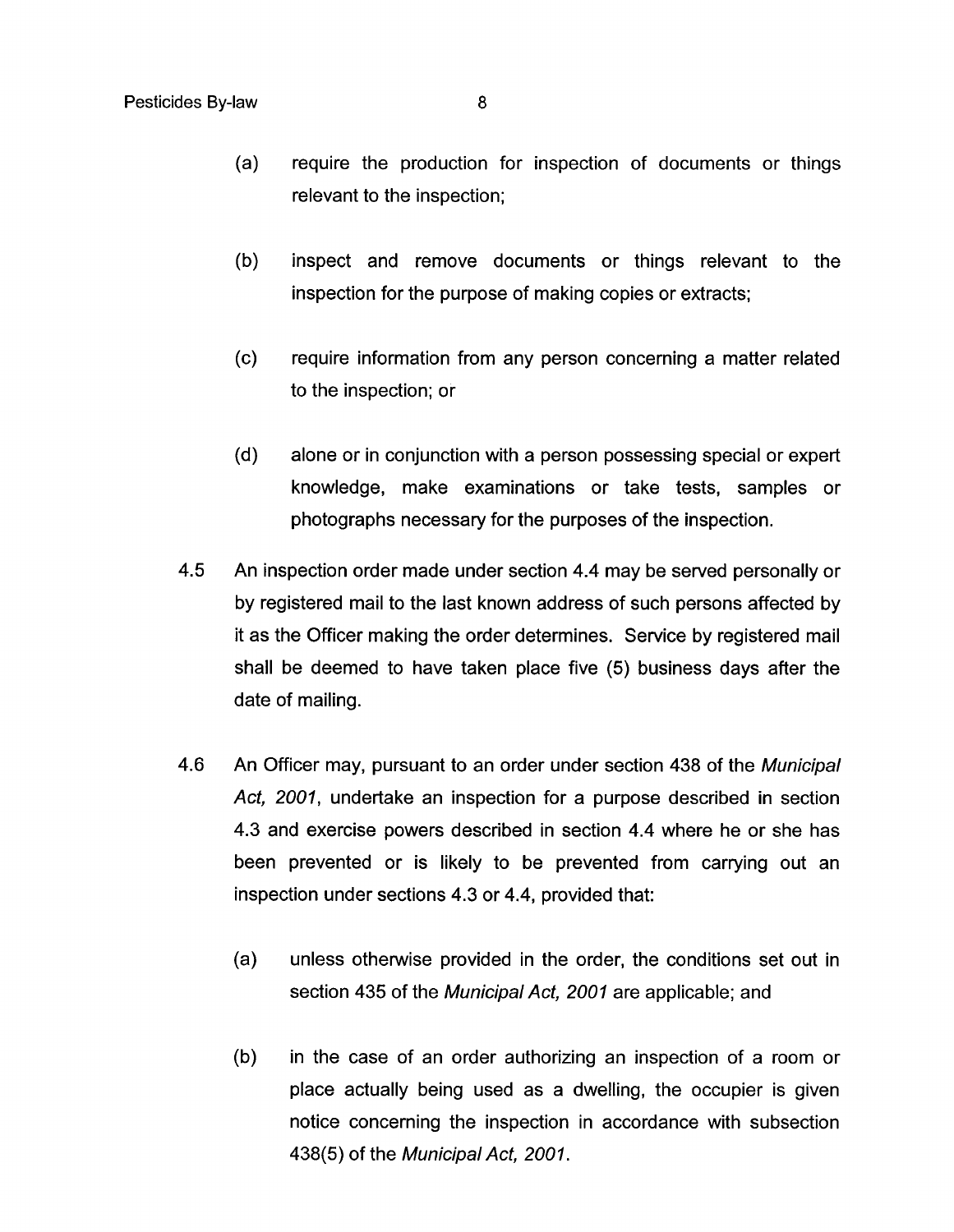- **4.7** If an Officer is satisfied that a contravention of this By-law has occurred, he or she may make an order requiring the person who contravened the By-law or who caused or permitted the contravention or the owner or occupier of the property on which the contravention occurred to discontinue the contravening activity.
- **4.8** An order under section **4.7** shall set out:
	- (a) reasonable particulars of the contravention adequate to identify the contravention and the location of the property on which the contravention occurred; and
	- (b) the date by which there must be compliance with the order.
- **4.9** If an Officer is satisfied that a contravention of this By-law has occurred, he or she may make an order requiring the person who contravened the By-law or who caused or permitted the contravention or the owner or occupier of the property on which the contravention occurred to do work to correct the contravention.
- 4.10 An order under section **4.9** shall set out:
	- $(a)$ reasonable particulars of the contravention adequate to identify the contravention and the location of property on which the contravention occurred;
	- $(b)$ the work to be done, which may include but is not limited to requiring that:
		- (i) prior to performing any work, all necessary permits or other approvals be applied for and obtained; and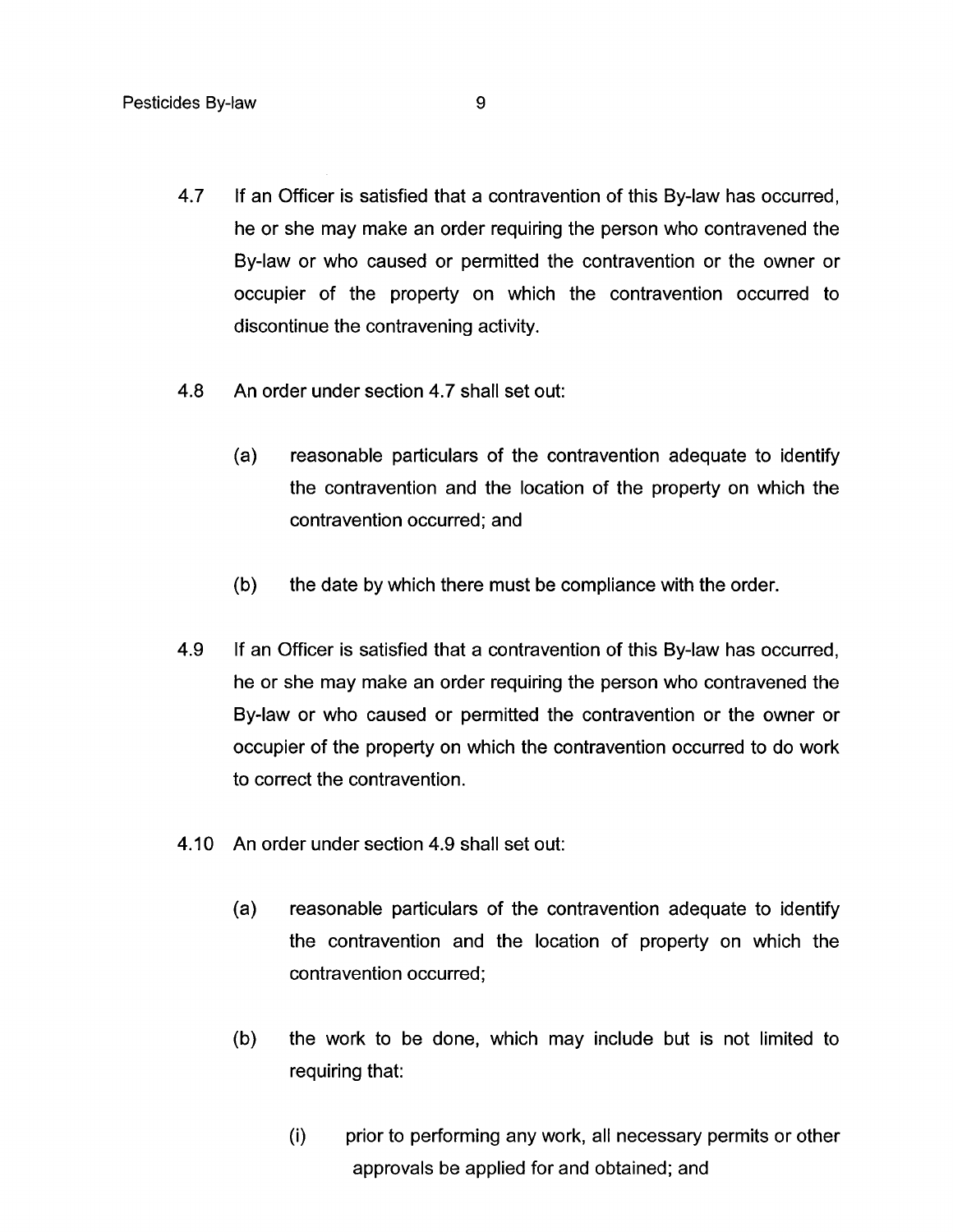- (ii) examinations or tests be conducted or samples be taken for the purpose of determining what damage or remedial measures are necessary, and that such examinations, tests or samples be supplied to the Director together with any accompanying reports required in the order; and
- (c) the date or dates by which the work must be done.
- 4.11 An order to discontinue contravening activity made under section 4.7 or an order to do work made under section 4.9 may be served personally or by registered mail to the last known address of:
	- (a) the owner or occupier of the property where the contravention occurred: and
	- (b) such other persons affected by it as the Officer making the order determines.

Service by registered mail shall be deemed to have taken place five (5) business days after the date of mailing.

4.12 Where service cannot be given in accordance with section 4.5 or 4.11, sufficient service is deemed to have taken place when the Officer places a placard containing the order in a conspicuous place on the property where the contravention occurred.

#### **Failure to Comply and Cost Recovery**

4.13 Where a person does not comply with a direction, requirement or order under this By-law to do a matter or thing, an Officer, with such assistance by others as may be required, may carry out such direction, requirement or order at the person's expense.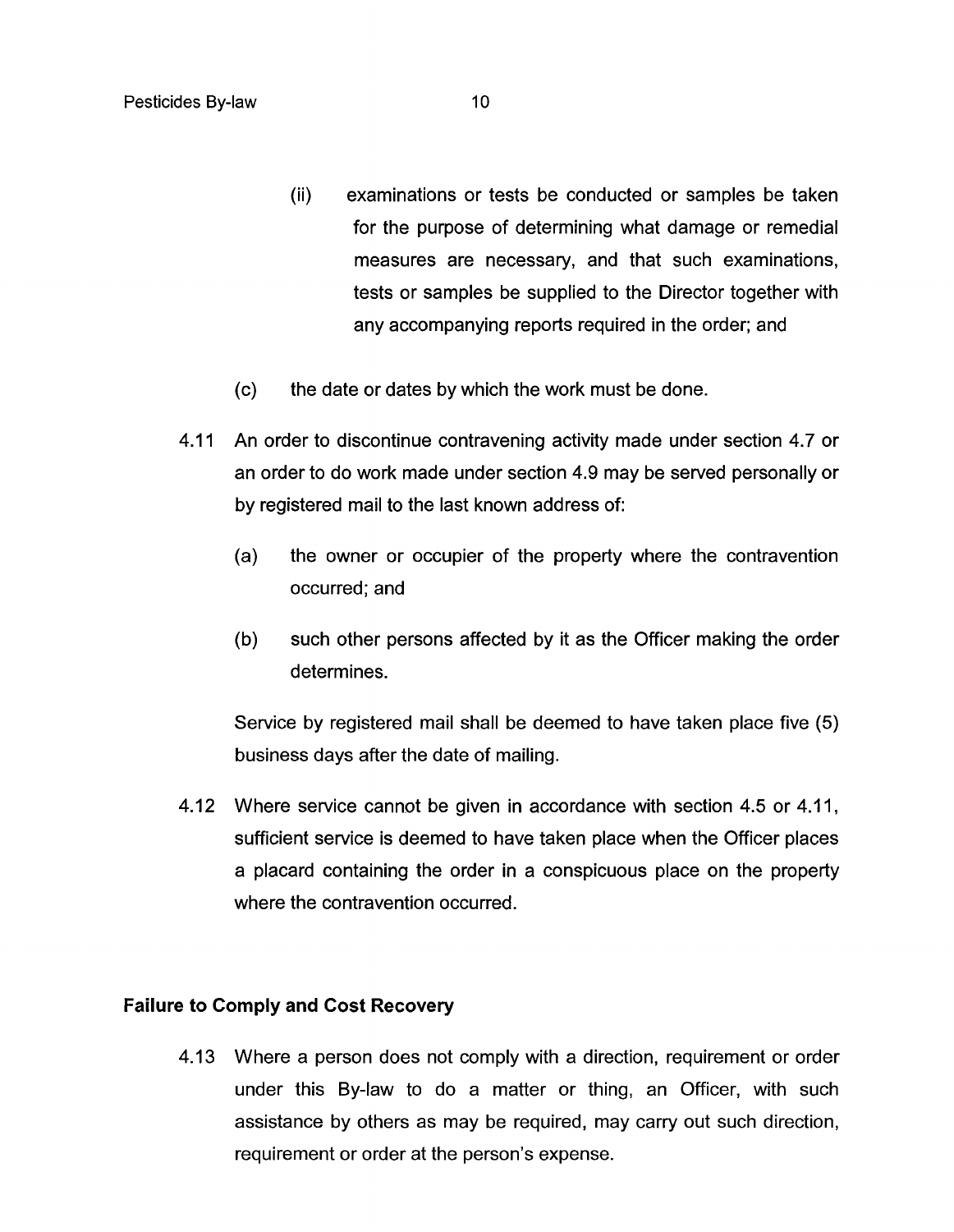- 4.14 The City may recover the costs of doing a matter or thing under section 4.13 by action or by adding the costs to the tax roll and collecting them in the same manner as property taxes and such costs shall include an interest rate of 15 per cent commencing on the day the City incurs the costs and ending on the day the costs, including the interest, are paid in full.
- 4.15 The Director is authorized to give immediate effect to any direction, requirement or order carried out under section 4.13 where the costs of carrying out the direction, requirement or order do not exceed \$10,000 and, where the costs do exceed \$10,000, in such amount as the City may authorize.

#### **5. Penalty**

- **5.1** Any person who contravenes any provision of this By-law or of any provision of an order made under this By-law, is guilty of an offence and upon conviction is liable to a fine or penalty as follows:
	- (a) for a first offence, up to a maximum of \$5,000.00;
	- (b) for a second offence, up to a maximum of \$20,000.00; and
	- (c) for a third or subsequent offence, up to a maximum of \$100,000.00.

#### 6. **Commencement**

- 6.1 Subject to subsections 6.2 and 6.3, this By-law shall come into force on September 1, 2008.
- 6.2 Section 5.1 of this By-law comes into force and effect on September 1, 2009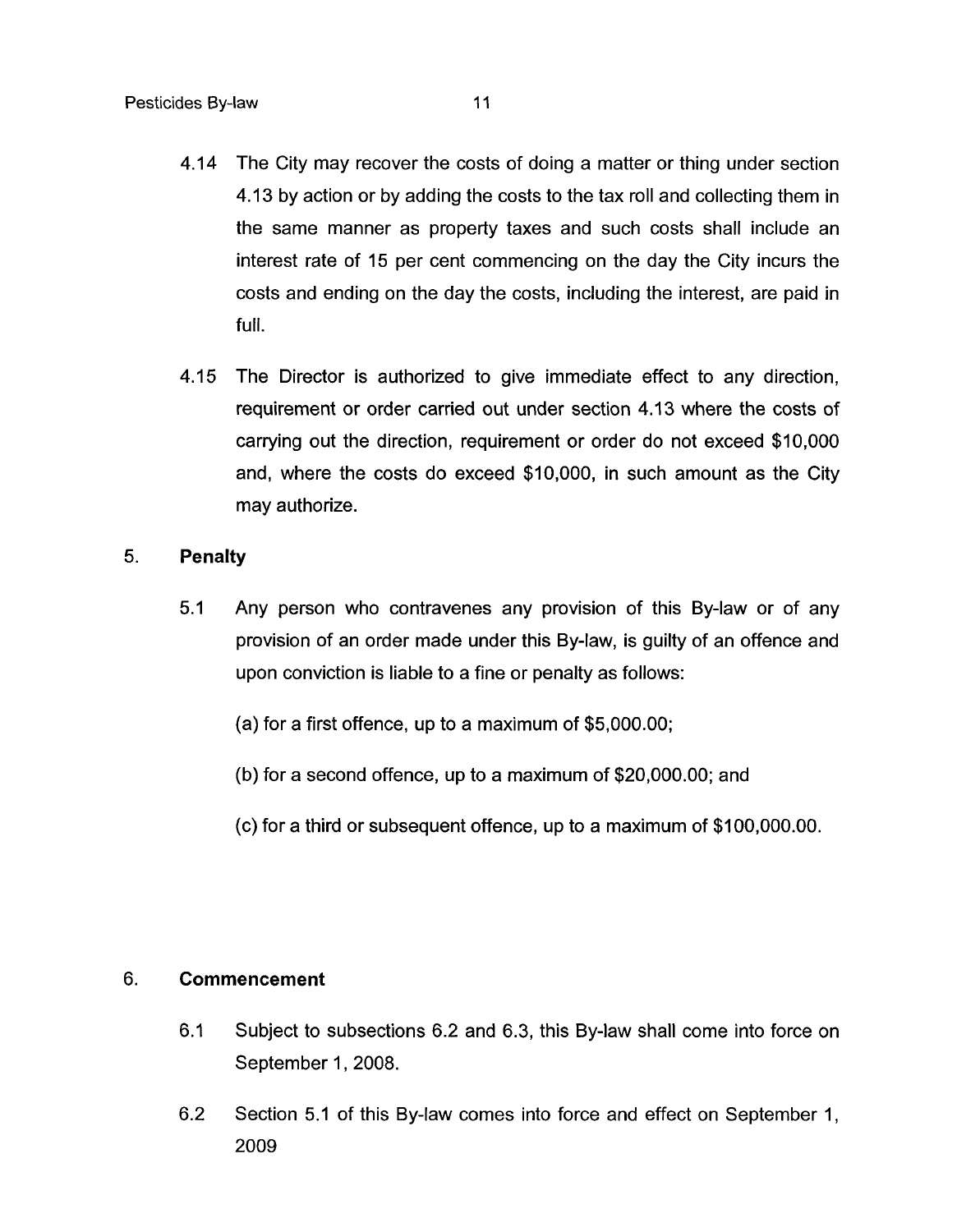Pesticides By-law 12

6.3 Persons who under clause (c), (d) or (f) of section 3.2.2 require I.P.M. accreditation will have until April 1, 2010 to obtain such accreditation.

### 7. **Review**

- 7.1 Schedule "A" attached to this By-law will be reviewed at least once per year, to ensure newly registered reduced risk pesticides are evaluated for inclusion on the list of allowed pesticides.
- 7.2 The By-law will be reviewed and evaluated every five years.

**PASSED and ENACTED** this 26'h day of September, 2007.

Mill **Company company and proprietation** David L. Mitchell

Acting Mayor City Clerk

Kevin C. Christenson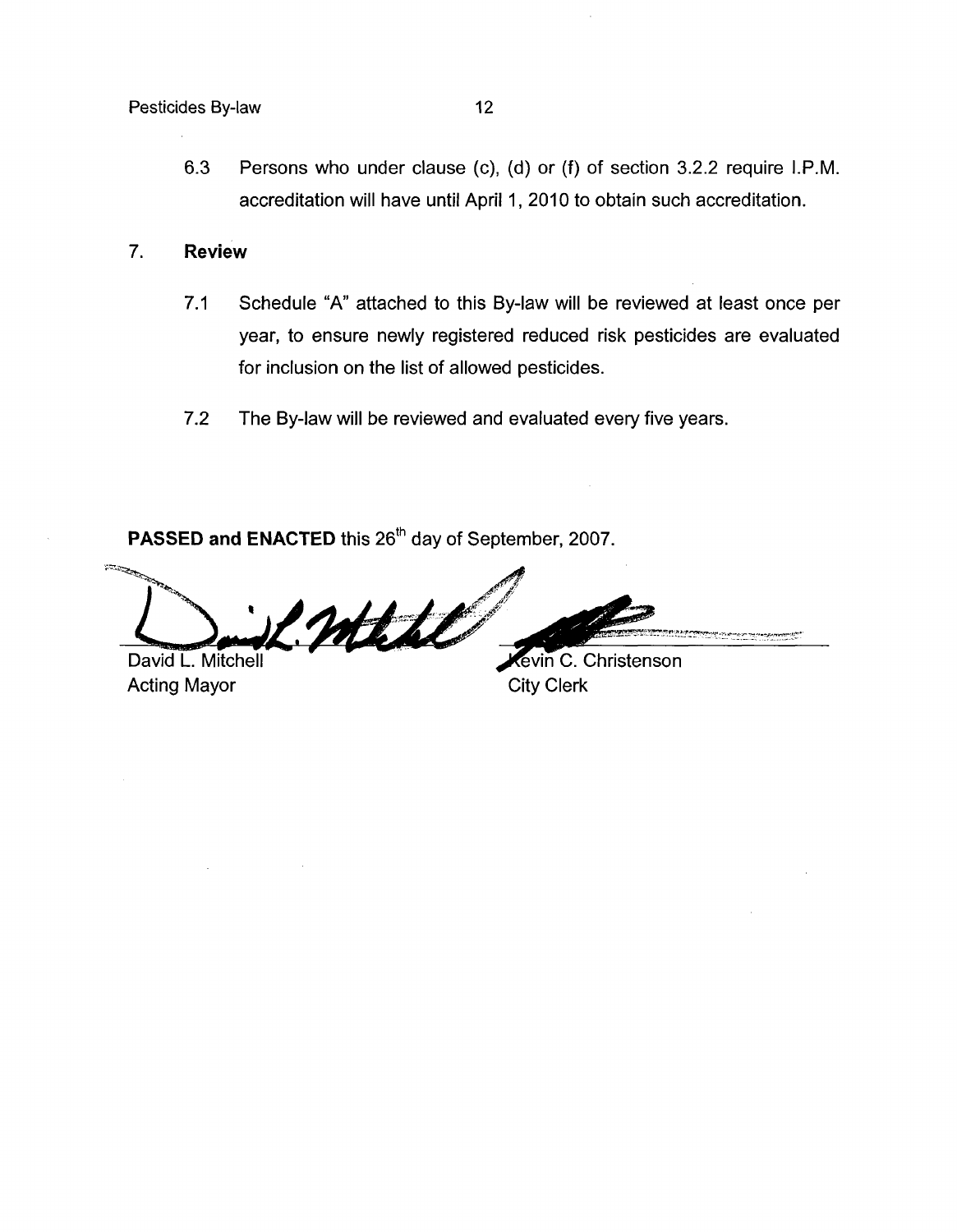#### **Schedule "A" List of allowed pesticides**

- $1)$ A product that uses pheromones to lure pests, sticky media to trap pests, or snapping or other quick-kill mechanical traps for vertebrate species considered pests such as mice and rats;
- 2) An insecticide bait which is enclosed by the manufacturer in a plastic or metal container that has been made in a way that prevents or minimizes assess to the bait by humans and pets;
- $3)$ A product that is or contains only the following active ingredients:
	- i. Insecticidal and herbicidal soaps;
	- ii. A mineral oil, also called dormant or horticultural oil;
	- iii. Silicon dioxide, also called diatomaceous earth;
	- iv. Bt (Bacillus thuringiensis), nematodes and other biological control organisms;
	- V. Borax, also called boric acid or boracic acid;
	- vi. Bordeaux mixture or their sulphur compounds;
	- vii. Ferric phosphate;
	- viii. Lime sulphur;
	- ix. Acetic acid, also called horticultural vinegar;
	- X. Pyrethrum or pyrethrins;
	- xi. Fatty acids;
	- xii. Rodenticides; or
	- xiii. Corn gluten.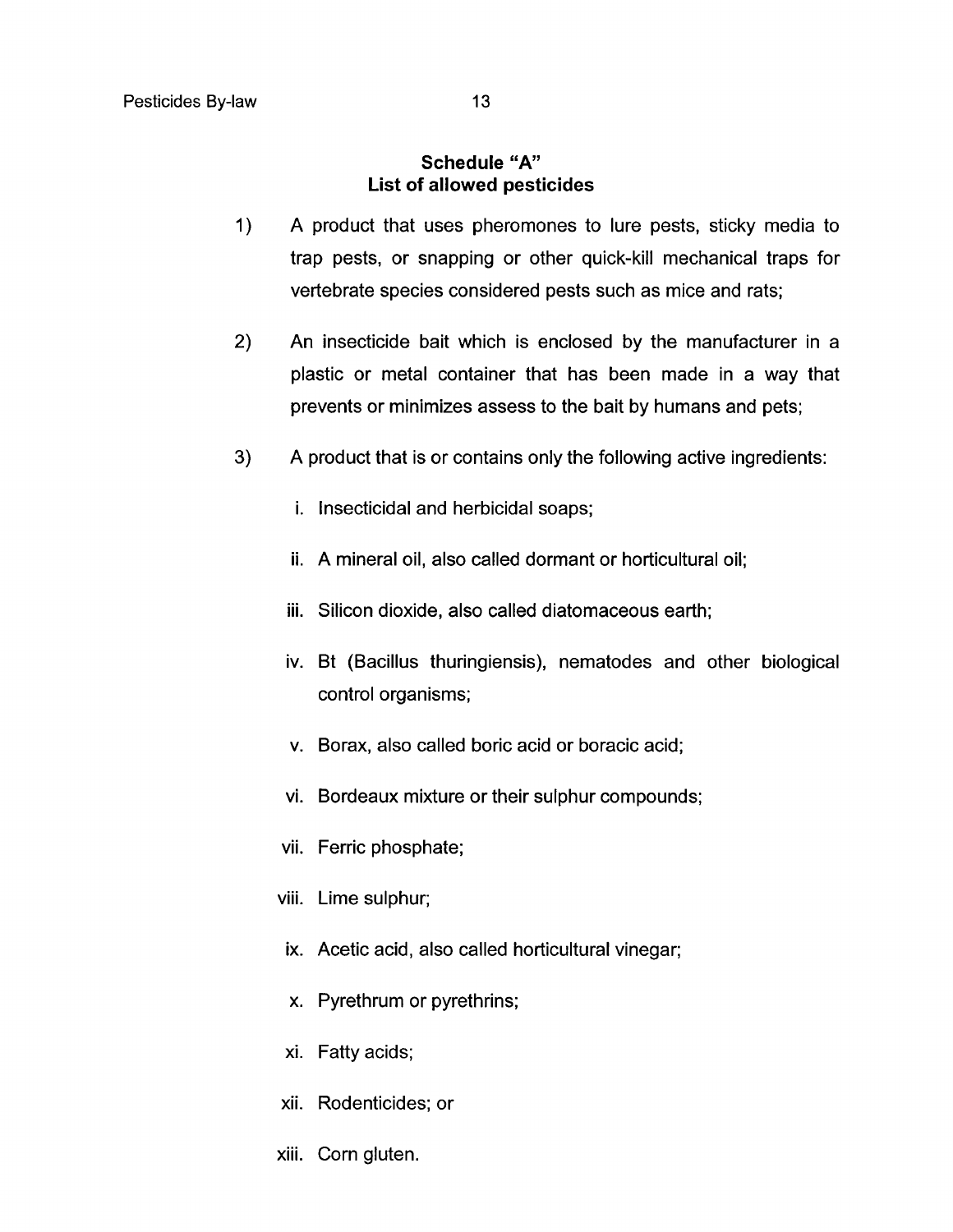# **Schedule "B" Warning Sign**

1 ) Content on the front of sign:

- Has the word "WARNING" at the top in red capital letters;  $a)$
- b) Below has a pictogram showing a black silhouette of an adult person on a white background within a red circle crossed by an oblique red bar;
- Below the pictogram has the words "PESTICIDE USE" in red capital  $c)$ letters;
- Below "PESTICIDE USE" the words "FOR INFORMATION CONTACT"  $\mathsf{d}$ in capital letters with the name and telephone number of the person responsible, who can provide more information; and
- Below "PESTICIDE USE" the words "DATE APPLIED" and the date the  $e)$ pesticide use commenced.

2) On the back:

- a) The word "PESTICIDE" at the top in capital letters followed by the name of the pesticide intended to be used;
- b) Below "PESTICIDE" the words "REGISTRATION NUMBER" in capital letters followed by the number assigned to the pesticide under the Pest Control Products Act (Canada) or the Fertilizer Act (Canada); and
- c) Below the words "REGISTRATION NUMBER" the words "TO CONTROL" in capital letters followed by the name of the pest to be controlled.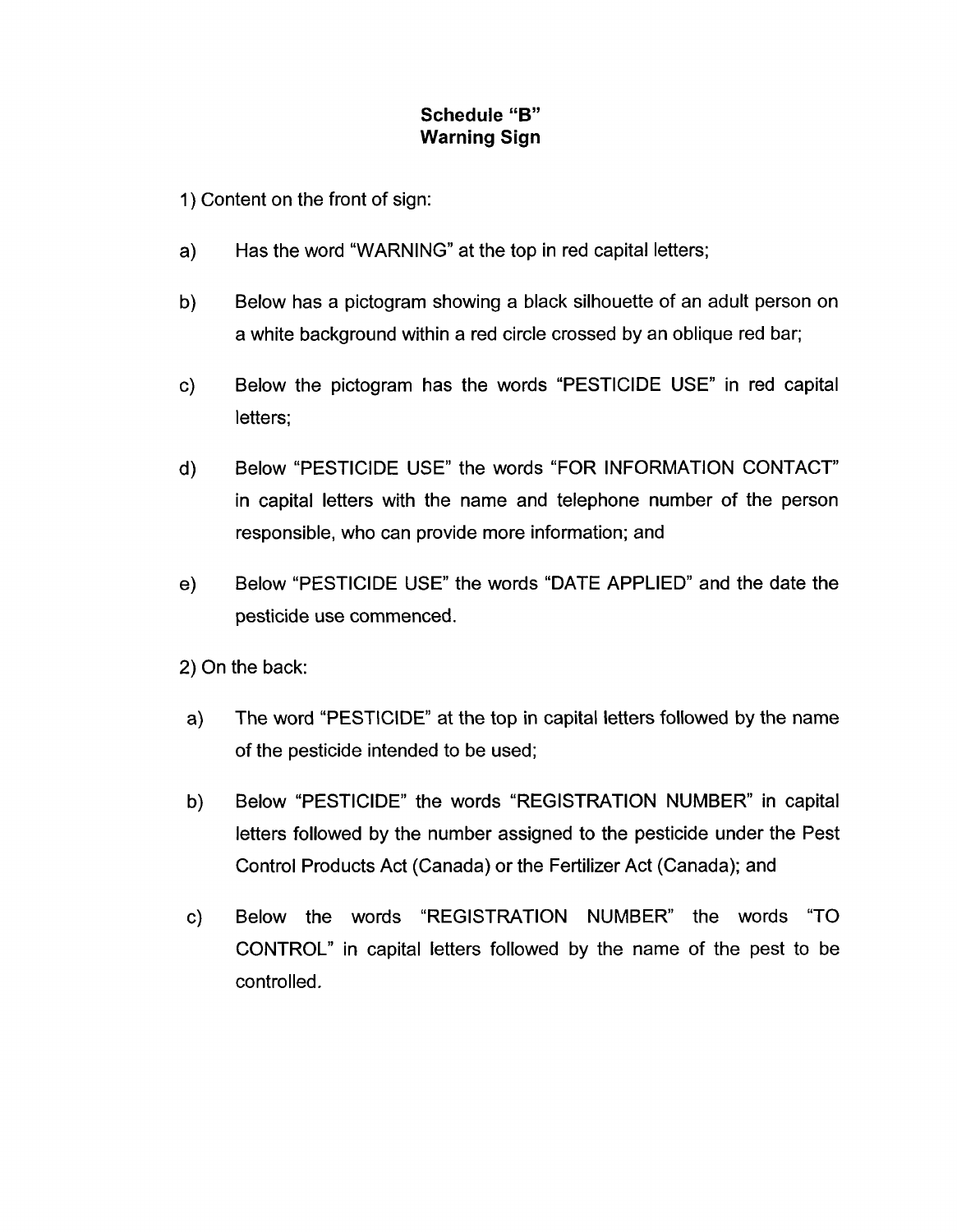# **Schedule "C" City of Hamilton** - **Pesticide Action Threshold Level Guideline**

Pesticide Action Threshold levels are the minimum area coverage or number of pests which must be present before pesticide application is allowed under the exemption for infestation (subsection 3.2.2 (c)). Pesticide Action Thresholds are intended to encourage non-pesticide controls where pest conditions are below the thresholds, and do not restrict the use of natural controls or the pesticides itemized in Schedule "A" in conditions above or below the thresholds. The pesticide action thresholds listed are not applicable to those lands under the ownership or management of the City. All municipally owned and managed properties will be subject to the City of Hamilton Action Threshold Policy for Pesticide Use on Municipal Parks and Properties or any successor policies and the requirements for public lands provided in this by-law.

# **A) PESTICIDE ACTION THRESHOLD** - **BROADLEAF WEEDS**

The pesticide action threshold for broadleaf weed infestation is 30% ground cover by area, being 30% coverage by broadleaf weeds in a given area of landscape and provided that an area of at least one meter square shall be used for the measurement of the percentage. More than one area may be measured on a horticultural landscape provided each area is at least one meter square or larger. Where any area of at least one meter square meets or exceeds the pesticide action threshold, the application of pesticides may be carried out in that area under the terms of this by-law. The intent of such a measurement and application process is to encourage pesticide use only in areas where threshold levels have been reached and to provide for spot application of pesticides under clause 3.2.2(c) of this By-law.

| <b>Insect Type</b>              | <b>Action Threshold</b>                                                                          |
|---------------------------------|--------------------------------------------------------------------------------------------------|
| <b>European Cranefly</b>        | Non-irrigated turf: more than 10 larvae<br>per $0.1m2$<br>Irrigated turf: more than 5 larvae per |
|                                 | 0.1 <sup>2</sup>                                                                                 |
| <b>Black Turfgrass Ataenius</b> | More than 35 larvae per 0.1m <sup>2</sup>                                                        |
| Sod Webworm                     | 2 or more larvae per 0.1m <sup>2</sup>                                                           |
| White Grubs (June Beetle)       | 3 or more grubs per 0.1m <sup>2</sup>                                                            |
| European Chafer                 | Non-irrigated turf: 10 or more grubs per<br>0.1 <sup>2</sup>                                     |
|                                 | Irrigated Turf: More than 20 grubs per<br>0.1 <sup>m</sup>                                       |
| Hairy Chinch Bug                | 25 or more per 20 cm diameter sample                                                             |
| Sod Webworm (Lawn Moth)         | 6 or more caterpillars per 0.1m <sup>2</sup>                                                     |
| <b>Black Cutworm</b>            | 5 or more cutworms per m <sup>2</sup>                                                            |

# **PESTICIDE ACTION THRESHOLDS - INSECTS**